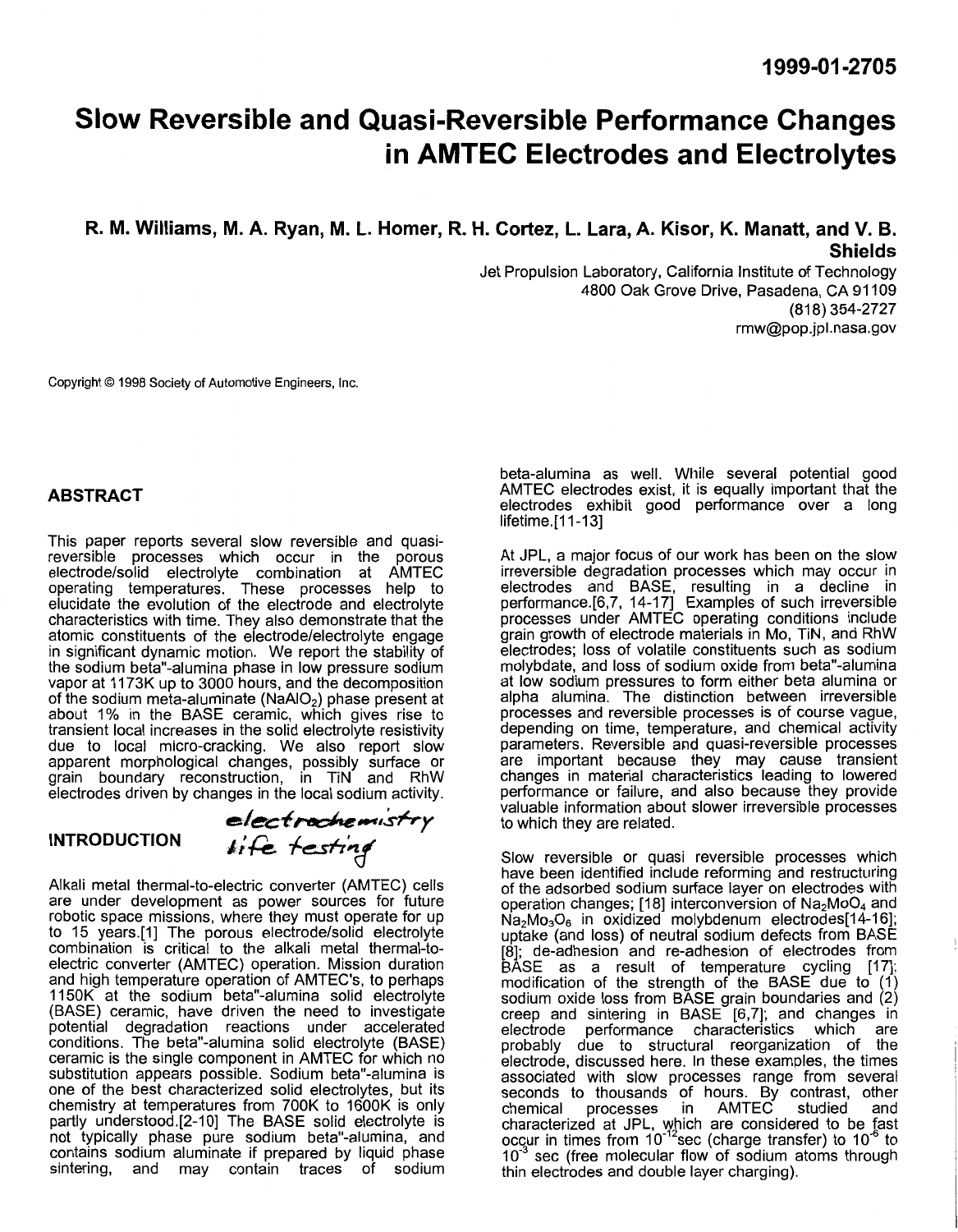# <span id="page-1-0"></span>**EXPERIMENTAL**

The measurements of the ionic conductivity and the apparent charge transfer resistance (Ract) were carried out in a sodium exposure test cell (SETC) which has been previously described in detail.[19] Briefly, the SETC is an evacuated chamber containing a small<br>quantity of liquid sodium and low pressure sodium gas, quantity of liquid sodium and low pressure sodium gas, as well as one or more BASE electrolytes, each with four electrodes permitting a variety of electrochemical measurements. All the electrodes are wrapped with a Mo or a rhodium coated Mo electrode grid, which is tied down with 0.38 mm diameter Mo wire. The ceramic between the electrodes is not wrapped or tied, and therefore the compressive stress on the ceramic tube is non-uniform.

This paper will discuss results obtained primarily from two SETC experiments each of which used two BASE sections with electrodes, but will briefly discuss earlier experiments also. One of the SETC experiments was operated for 1500 hours at 1173K, with sputtered and chemically fabricated TiN electrodes, and used a titanium liner to protect he experiment from volatile constituents of the stainless steel vacuum chamber.[17]<br>The second SETC experiment was operated for 3000 hours at 1173K, with electrodes of approximate<br>composition  $Rh_{1.5}W$  and  $Rh_{2.5}W$ , deposited by cosputtering from elemental targets. lt utilized an e-beam welded Nb-1%Zr liner to prevent contamination of the experiment. Electrochemical techniques included Electrochemical electrochemical impedance spectroscopy (EIS) to very low frequencies, and square wave and cyclic voltammetry. Responses to these measurements were monitored approximately daily over the course of the experiments.

Mass loss and crystalline phase change experiments have been carried out at 1273K on pressed pellets and sintered pieces of sodium aluminate,  $NaAIO<sub>2</sub>$ , in vacuum with zirconium getters as previously described. Sodium meta-aluminate was prepared as the anhydrous phase by dehydration of the hydrated reagent.

All of our tests on BASE were carried out with lonotec or Cerametec lithia stabilized BASE ceramics, which have near identical compositions. The nominal composition of Cerametec BASE is  $Na<sub>2</sub>O$   $(Li<sub>2</sub>O)<sub>0.176</sub>$   $(Al<sub>2</sub>O<sub>3</sub>)<sub>6.21</sub>$  and botambles Brief is  $99.25$  Weight %  $Na<sub>2</sub>O$  (Li<sub>2</sub>O)<sub>0.176</sub> ceran  $\left(A\right)_2O_3\right)_{6.16}$  but includes 0.75 weight  $\%$  ZrO<sub>2</sub>. The Cerametec BASE had a varying content of NaA $10<sub>2</sub>$  near 1% but sometimes higher, while lonotec BASE always is close to 1 weight %  $N$ aAlO<sub>2</sub>.[20]

### **RESULTS AND DISCUSSION**

The results of ionic conductivity measurements of two lonotec BASE ceramics with four sputter-deposited rhodium-tungsten electrodes are shown in [Figures 1](#page-2-0) and 2. The first tube shows an anomolously large increase in measured electrolyte resistivity at about 1900 hours, with slow recovery to higher conductivity following. The apparent charge transfer resistances of the four pairs of rhodium-tungsten electrodes are also shown in [Figures 1](#page-2-0) The apparent charge transfer resistance is largely reciprocal to the exchange current, but has small contributions from the ionic resistance of the electrolyte immediately underneath the electrode, and from sodium

gas transfer through the electrode. All four pairs show an initial decline, but the 7-8 pair spikes to high resistance after about 200 hours, slowly recovers, and repeats this phenomenon twice later in the experiment. The 2-3 pair shows a major spike in Rser at about 1900 hours, which correlates well with the anomaly in the four probe ionic conductivity data on the same BASE tube at this time. The only anomaly in the ionic conductivity measurement correlates fairly well with the anomaly in Ract of the 2-3, but the Ract anomaly precedes the Rser and resistivity anomaly, and Ract anomalies occur without significant deviation in the ionic conductivity. Two of the three major anomalies observed for the 7-8 pair of electrodes are also present in the series resistance, which is equal to the high frequency intercept in EIS, as shown in Figures I and 2. The TIN experiment, and several other previous SETC experiments, have also shown jumps in resistance of some electrode pairs, but recovery was not monitored as thoroughly in those experiments. Our hypothesis is that the uneven compressive stress on the ceramic, coupled with slow loss of material, gives rise to micro-cracks in the ceramic which increase its resistance, probably result in local weakening, but heal slowly with further heating. We call these micro-cracks, as the gaps introduced to the ceramic must be very as the gaps introduced to the ceramic must be very narrow, possibly little more than 1 .O nm, and are probably localized at certain grain boundaries. Howeve a collection of associated micro-cracks may extend through the ceramic for a significant distance, especially if it forms as a result of an applied stress. Since we have observed only very slight mass loss in ceramics comprised of about 99% sodium beta" alumir attempted to determine if a minor phase might be responsible for the phenomenon.

The mass loss observed for samples of sodium metaaluminate, NaAIO<sub>2</sub>, heated at 1273K for about 500 hours was 16% for a pressed pellet sample. X-ray diffraction analysis indicated that the annealed pressed pellet sample still contained a major phase with the  $NaAO<sub>2</sub>$  crystal structure, but also contained a significant amount of sodium beta and/or beta" alumina or an intergrowth of these phases. We can further hypothesize that gradual conversion of the about 1% NaAI $\ddot{O}_2$  in the BASE ceramic results in slow morphology changes in the ceramic tube, which under the influence of uneven applied stress, give which under the influence of uneven applied stress, give which under the influence of uneven applied stress, give rise to micro-cracks for a substantial time. Loss of Na<sub>2</sub>O and conversion of NaAlO<sub>2</sub> to beta or beta" alumina, may continue to occur long after applied stresses on the continue to occur long after applied stresses on the ceramic have disappeared.

The results of square-wave potential experiments on RhW and TIN electrodes in SETCs are shown in [Figure](#page-3-0) [3.](#page-3-0) Gradual changes in performance continue for periods of minutes to hours after a change in the applied potential, which results in a change in ambient sodium activity. These slow changes can result in either improvement or degradation of up to about 20% of the instantaneous performance of the electrode. They also correlate well with minor, low-frequency features in the impedance spectra of the same electrodes, measured to typically 0.001 Hz. In the SETC experiments, we switched the cells' polarity, so such large changes would not be expected in an operating AMTEC. These processes are significantly slower than charg<br>interface between electrode and electrolytes occurs on the order of 10<sup>-3</sup> seconds, or modifying the adsorbed sodium layer throughout the porous electrode, which should occur within several seconds. They are comparable to the slow changes in oxidized Mo electrodes, in which  $Na<sub>2</sub>Mo<sub>3</sub>O<sub>6</sub>$  and  $Na<sub>2</sub>MoO<sub>4</sub>$  are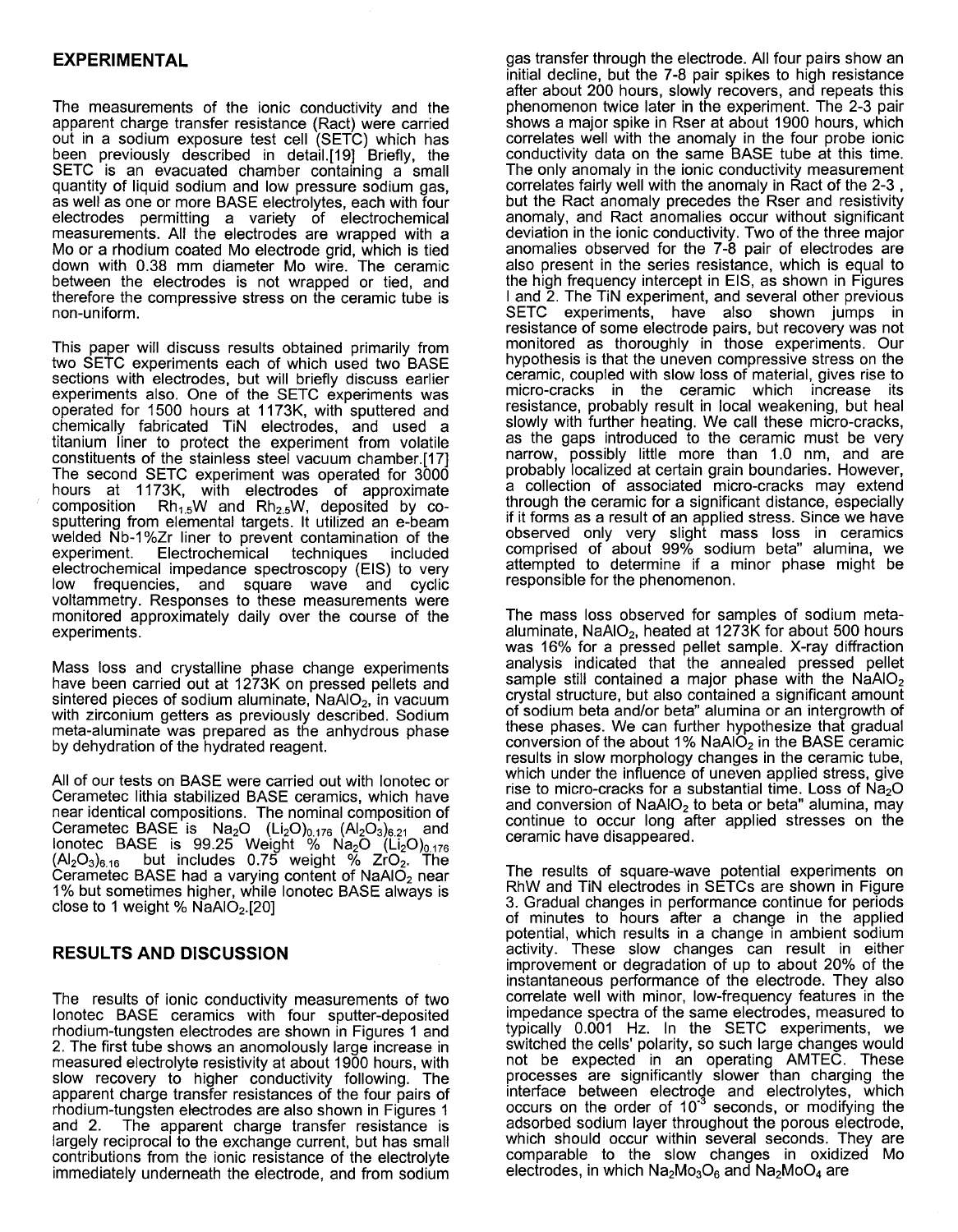<span id="page-2-0"></span>

Figure 1. The four probe resistivity and Rser and Ract for the 7-8 electrode pair in the Rh<sub>2.5</sub>W SETC experiment. The four probe resistivity is measured between the 6 and 7 electrodes in this experiment.



Figure 2. The four probe resistivity and Rser and Ract for the 2-3 electrode pair in the  $Rh_{1.5}W$  SETC experiment. The four probe resistivity is measured between the 2 and 3 electrodes in this experiment, and correlates well with the Rser measured for these electrodes. The increase in Ract for the 2-3 pair precedes the increase in Rser and the resistivity, suggesting that a microcrack started in the BASE underneath the 2 or 3 electrodes, and propagated into the gap between them.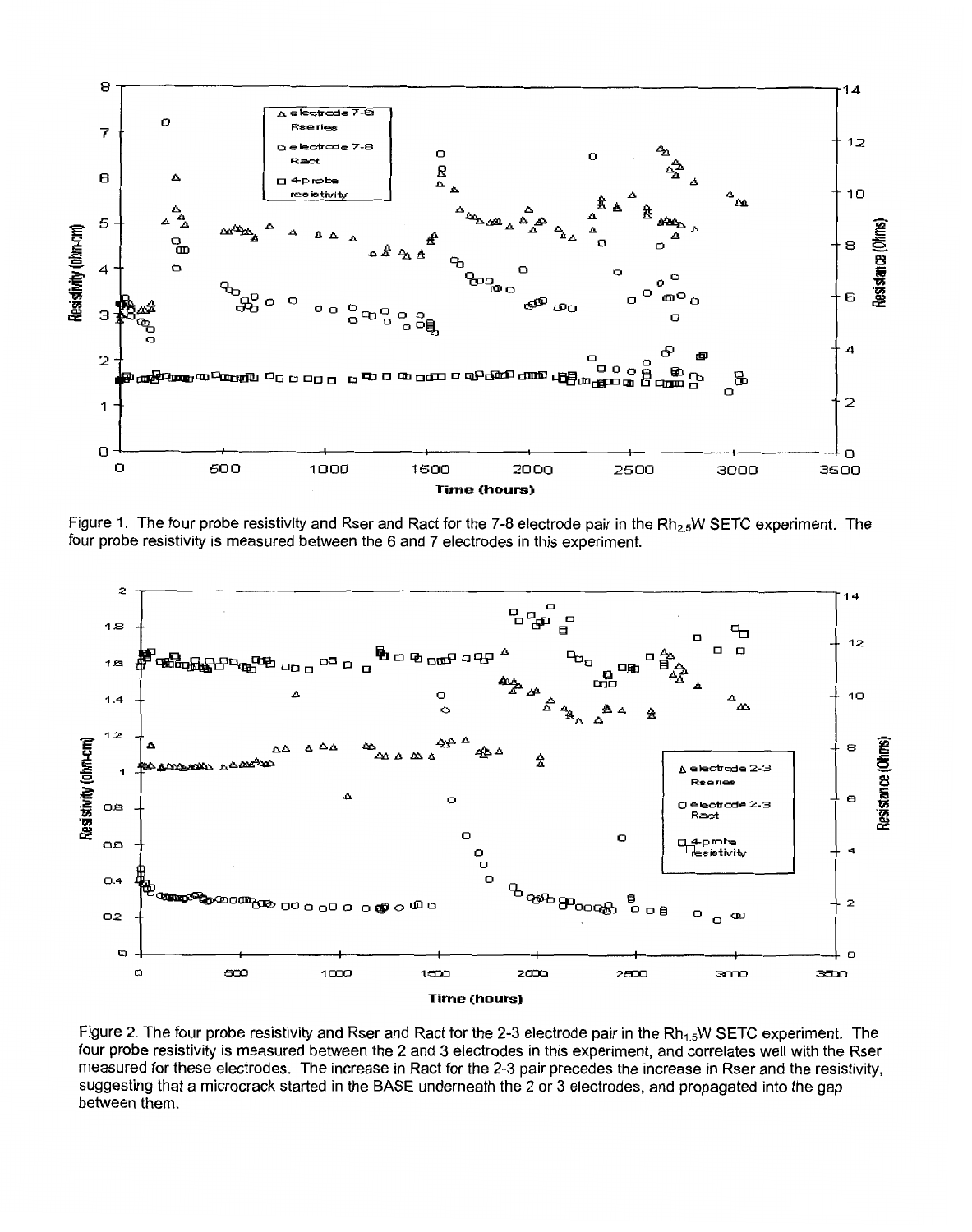<span id="page-3-0"></span>nterconverted on a time scale of many minutes, but these processes in TiN and RhW electrodes persist after operation at temperatures and durations which w preclude the presence of  $Na_2MoO_4$  or  $Na_2WO_4$ . We hypothesize that the sodium adsorption layer first responds to the potential change, and then the underlying refractory surface characteristics are modified as a result, requiring movement of some of the atoms making up the refractory electrode surface. For some electrodes, this suggests that prolonged operation under constant conditions may result in minor performance improvements. Observation of this process over long life tests also provides us with another probe of the overall<br>electrode morphology evolution. Nothing in the electrode morphology evolution. Nothing in the observation of this phenomenon alone indicates any new degradation mechanism, but observing these changes may be valuable in probing electrode grain growth and indicating means to improve electrode performance.

## **CONCLUSIONS**

This information is useful to both mechanistic studies undertaken to improve electrode performance, and life studies where failure may be due either to an irreversible or a transient condition. Operation of BASE electrolyte for 3000 hour at 1173K in about 10-100 Pa vapor with tungsten rhodium electrodes and a niobium-<br>1% zirconium liner in the test cell shows no systematic change characteristic of degradation of the sodium beta"-alumina phase or major deleterious change in the electrode material, which showed net improvement from initiation to termination of the experiment. Some abrupt<br>increases in resistance followed by slow return to pre-<br>event values indicate micro-cracking followed by healing<br>in the BASE ceramic. Mass loss experiments show that



Figure 3. Current at RhW and TIN electrodes following a step to +3.0V from *0.0* Volts, in SETC experiment, at 1173K, after operation of SETC for 1700 hours.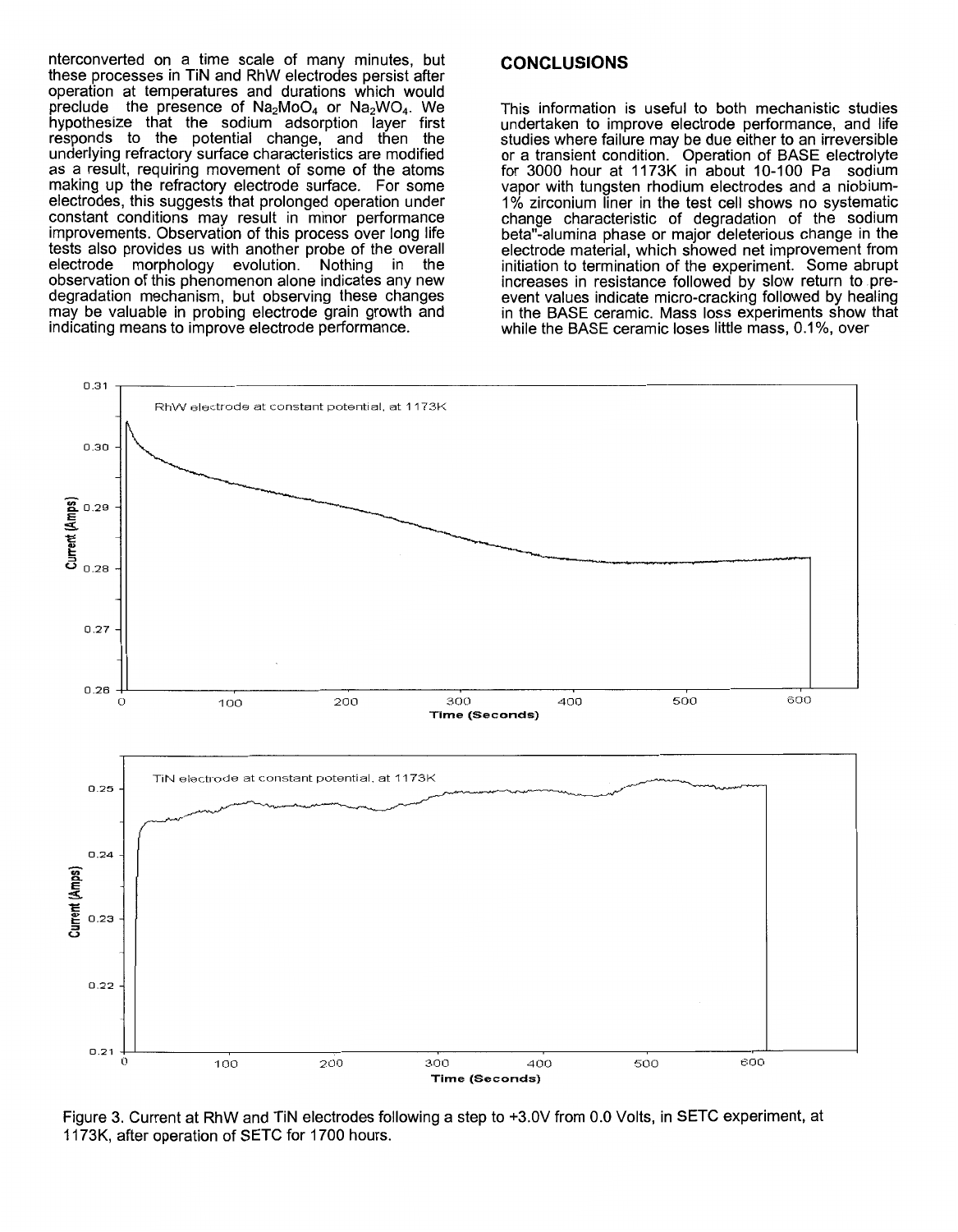500 hours in vacuum at 1273K, sodium meta-aluminate under identical conditions loses about 16% of its mass and is partly converted to the beta and/or beta''-alumina phases. We conclude that the presence of  $N\text{aAlO}_2$  a minor phase presumed to be present at the grain boundaries in liquid sintered BASE, is less thermally stable under AMTEC operating conditions than is the sodium beta" alumina majority phase. Some very minor loss of sodium oxide from BASE without phase transformation, or phase transformation of BASE over extremely long times, cannot yet be ruled out. The first product of a very slow phase transformation would be expected to be beta alumina, which we have not observed so far below 1273K, and some formation of the conducting beta alumina phase would be tolerable in AMTEC devices.

### **ACKNOWLEDGEMENTS**

The research reported in this paper was carried out by the Jet Propulsion Laboratory, California Institute of Technology under a contract with the National Aeronautics and Space Administration. Neill Weber, Charlotte Lowe-Ma, and James Rasmussen provided helpful discussion.

#### **REFERENCES**

1. N. Weber, "A Thermoelectric Device Based on Beta-Alumina Solid Electrolyte", Energy Conversion, 14, 1-8  $(1974).$ 

2. J T. Kummer, "Beta-Alumina Electrolytes" Prog. [Solid State Chem., 7,](#page-1-0) 141 (1972).

3. P. T. Moseley, The Solid Electrolyte, Properties and Characteristics, in "The Sodium Sulfur Battery", edited by J. L. Sudworth and A. R. Tilley, Chapman and Hall, New York, (1985).

4. J. D. Hodge, "Kinetics of the Beta"-to-Beta Transformation in the System Na20-A1203", J. Am. Ceram. Soc., 66, 166-169 (1983).

5. M.A. Ryan, R. M. Williams, C. E. Allevato, C. B. Vining, C. K. Lowe-Ma, and S. B. "Thermophysical Properties of Polycrystalline Sodium Beta''-Alumina Ceramic", J. of Phys. and Chem. of Solids, 55, 1255-1260 (1994).

6. R. M. Williams, M. A. Ryan, and W. M. Phillips, "Loss of Alkali Oxide from Beta" Alumina and its Importance to AMTEC Life Issues" 32nd Intersociety<br>Energy Conversion Engineering Conference (1997), Honolulu HA, 1997, published by the American Institute of Chemical Engineers pp 1220 -1223, (1997).

7. Roger M. Williams, Margaret A. Ryan, Margie L. Homer, Liana Lara, Ken Manatt, Virgil Shields, Roger H. Cortez, James Kulleck, "The Thermal Decomposition Of Sodium Beta"-Alumina Solid Electrolyte Ceramic," IECEC-98-I333, 33<sup>rd</sup> Intersociety Energy Conversion Engineering Conference, Colorado Springs, CO, August 2-6, 1998

8. M. Steinbruck, V. Heinzel, F. Huber, W. Peppler, H. Hill, and M. Voss "Investigations of Beta-Alumina Solid Electrolyte for Applications in AMTEC cells," 28<sup>th</sup> Intersociety Energy Conversion Engineering Conferenc paper no 93108, page # 1.799, 28 $^{\text{th}}$  IECEC  $\neq$ Georgia, August 8-13, American Chemical Soc<br>1993

9. R. M. Williams, A. Kisor, and M. A. Ryan,"Time Dependence of the High Temperature Conductivity of Sodium and Potassium Beta''-Alumina Ceramics in Alkali Metal Vapor", J. Electrochem. Soc., 142, 4257 (1995)

IO. G. Youngblood, A. Virkar, W. Cannon, and R. W. Gordon, "Sintering Processes and Heat Treatment Schedules for Conductive, Lithia Stabilized Beta"-A1203" Am. Ceram. SOC. Bull., 56,206 (1977)

11. B. Wheeler, R. Williams, B. Jeffries-Nakamura, J. Lamb, M. Loveland, C. Bankston, and "Performance and Impedance Studies of Thin, Porous Molybdenum and Tungsten Electrodes for the Alkali Metal Thermoelectric Converter," J. App. Electrochem., 18,410 (1988).

12. R. Williams, B. Jeffries-Nakamura, M. Underwood, B. Wheeler, M. Loveland, *S.* Kikkert, J. Lamb, T. Cole, J. Kummer, and C.Bankston, "High Power Density Performance of WPt and WRh Electrodes in the Alkali Metal Thermoelectric Converter," J. Electrochem. Soc., 136, 893-894, (1989).

13. R. M. Williams, M. E. Loveland, B. Jeffries-Nakamura, M. L. Underwood, C. P. Bankston, H. Leduc, and J. T. Kummer, "Kinetics and Transport At AMTEC Electrodes, I. The Interfacial Impedance Model," J. Electrochem. Soc., 137, 1709-1716 (1990).

14. R. Williams, G. Nagasubramanian, *S.* Khanna, C. Bankston, A. Thakoor, and T. Cole, "The Role of Oxygen in Porous Molybdenum Electrodes for the Alkali Metal Thermoelectric Converter," J. Electrochem. Soc., 133, 1587 (1986).

15. . R. M Williams,., Bankston, C. P., Khanna, *S.* K., and Cole, T., "Voltammetric Studies of Porous<br>Molvbdenum Electrodes for the Alkali Metal Molybdenum Electrodes for Thermoelectric Converter," J. Electrochem. Soc., 133, 2253 (1986).

16 . "Effects of Na<sub>2</sub>MoO<sub>4</sub> and Na<sub>2</sub>WO<sub>4</sub> on Molybdenum and Tungsten Electrodes for the Alkali Metal Thermoelectric Converter (AMTEC)," R. Williams, B. Wheeler, B. Jeffries-Nakamura, M. Loveland, Bankston, and T. Cole, J. Electrochem. Soc., 135, p.<br>2738 (1988).

17. Margaret A. Ryan, Roger M. Williams, Margie L. Homer, Virgil B. Shields, Shonte Wright, Liana Lara, and Jennifer Miller "Performance Parameters Of TIN Electrodes For AMTEC Cells,", Proceedings of the Space Nuclear Power Symposium, STAIF, Albuquerque, NM , p. 1306 (1999)

18. R. M. Williams, B. Jeffries-Nakamura, M. L. Underwood, C. P. Bankston, and J. T. Kummer "Kinetics and Transport At AMTEC Electrodes. II. Temperature Dependence of the Interfacial Impedance of Na(g)/Porous Mo/Na-Beta" Alumina, "J. Electrochem. SOC., 137, 1716- Mo/Na-Beta" Alumina, "J. Electrochem. Soc., 137, 1716-<br>1723 (1990).